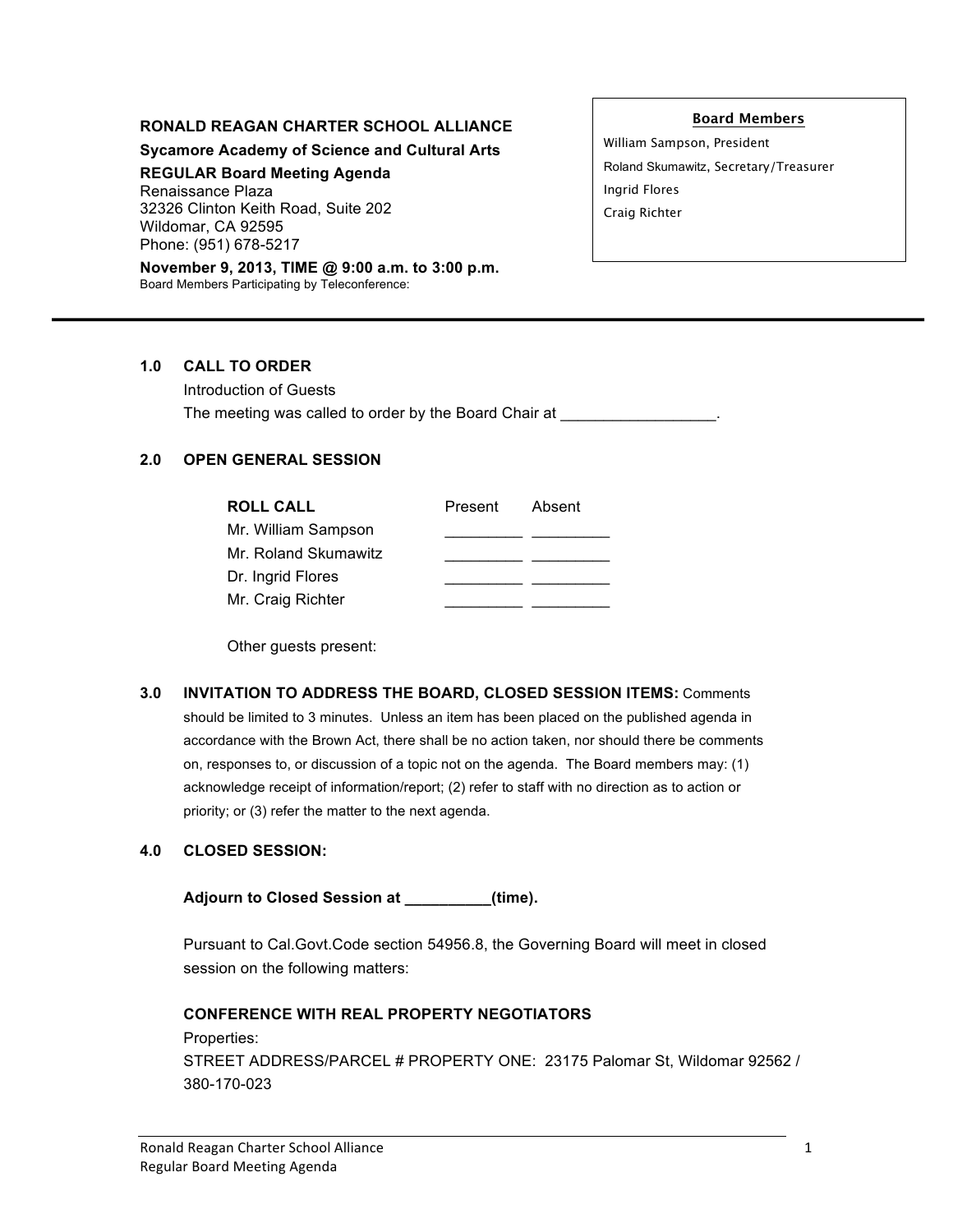STREET ADDRESS/PARCEL # PROPERTY TWO: 21457 Pecan St, Wildomar 92595 / 376-023-002 STREET ADDRESS/PARCEL # PROPERTY THREE: 23151 Palomar St Wildomar, CA / 380-170-020

Agency negotiators:

- Benson Sainsbury
- Barbara Hale
- Richard Hansberger

Negotiating parties: PROPERTY ONE: Lee Patrick Wilson PROPERTY TWO: Matthew Markham PROPERTY THREE: Mario Ybarra

Under negotiation: The Board will instruct the negotiators as to matters concerning the price of the property and the terms of payment.

## **5.0 RECONVENE OPEN GENERAL SESSION:**

**The board reconvened to General Session at \_\_\_\_\_\_\_\_\_\_(time).**

| <b>ROLL CALL</b>     | Present | Absent |
|----------------------|---------|--------|
| Mr. William Sampson  |         |        |
| Mr. Roland Skumawitz |         |        |
| Dr. Ingrid Flores    |         |        |
| Mr. Craig Richter    |         |        |

Other guests present:

# **6.0 PLEDGE OF ALLEGIANCE**

# **7.0 APPROVAL OF THE AGENDA**

| Motion:<br>Second: |                      | Vote: |     |             |
|--------------------|----------------------|-------|-----|-------------|
| <b>ROLL CALL</b>   | Mr. William Sampson  | Ave   | Nav | Abstentions |
|                    | Mr. Roland Skumawitz |       |     |             |
|                    | Dr. Ingrid Flores    |       |     |             |
|                    | Mr. Craig Richter    |       |     |             |

#### **8.0 REPORT OUT OF CLOSED SESSION, IF APPLICABLE**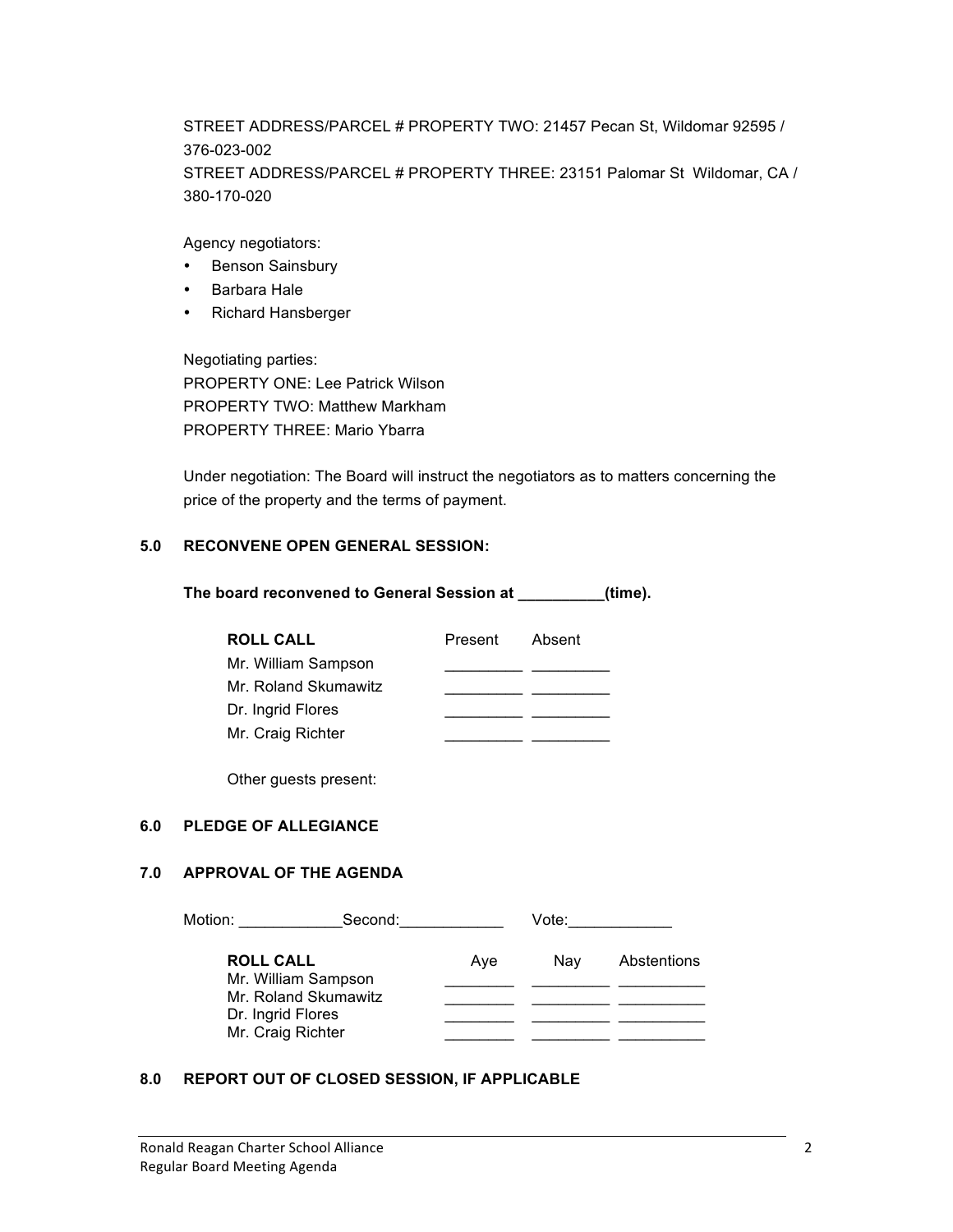**9.0 INVITATION TO ADDRESS THE BOARD, OPEN SESSION ITEMS:** Comments should be limited to 3 minutes. Unless an item has been placed on the published agenda in accordance with the Brown Act, there shall be no action taken, nor should there be comments on, responses to, or discussion of a topic not on the agenda. The Board members may: (1) acknowledge receipt of information/report; (2) refer to staff with no direction as to action or priority; or (3) refer the matter to the next agenda.

## **10.0 INFORMATION SESSION:**

- **10.1 Ledesma & Meyer Construction Co. Inc., Mr. Joe Ledesma, 9441 Haven Ave., Rancho Cucamonga, CA 91730, 909-476-0590\_\_\_\_\_\_\_, a General Contractor, will present to and answer questions by the Board on the following topics:**
- Proposed Costs, Timeline and Other Matters Concerning Construction of a New School Facility
- **10.2 PJHM Architects, Mr. Thomas Kruse, 24461 Ridge Route Dr. Suite 100, Laguna Hills, CA 92653, 949-496-6191, an Architect, will present to and answer questions by the Board on the following topics:**
- Proposed Costs, Timeline and Other Matters Concerning Architectural Plans and Construction of a New School Facility
- **10.3 Intertex Companies, Mr. Dale Donahoe, 28338 Constellation Rd Suite 900, Valencia, CA 91355, 661-702-2222, a General Contractor, will present to and answer questions by the Board on the following topics:**
- Proposed Costs, Timeline and Other Matters Concerning Construction of a New School Facility
- **10.4 Berliner & Associates, Mr. Richard Berliner, 5976 Washington Blvd., Culver City, CA 90232, 310-838-2100, an Architect, will present to and answer questions by the Board on the following topics:**
- Proposed Costs, Timeline and Other Matters Concerning Architectural Plans and Construction of a New School Facility
- **10.5 Canyon Building and Design, Mr. David Gerovac, 4750 N. La Cholla Blvd., Tucson, AZ 85705, 520-299-7927, a General Contractor, will present to and answer questions by the Board on the following topics:**
- Proposed Costs, Timeline and Other Matters Concerning Construction of a New School Facility